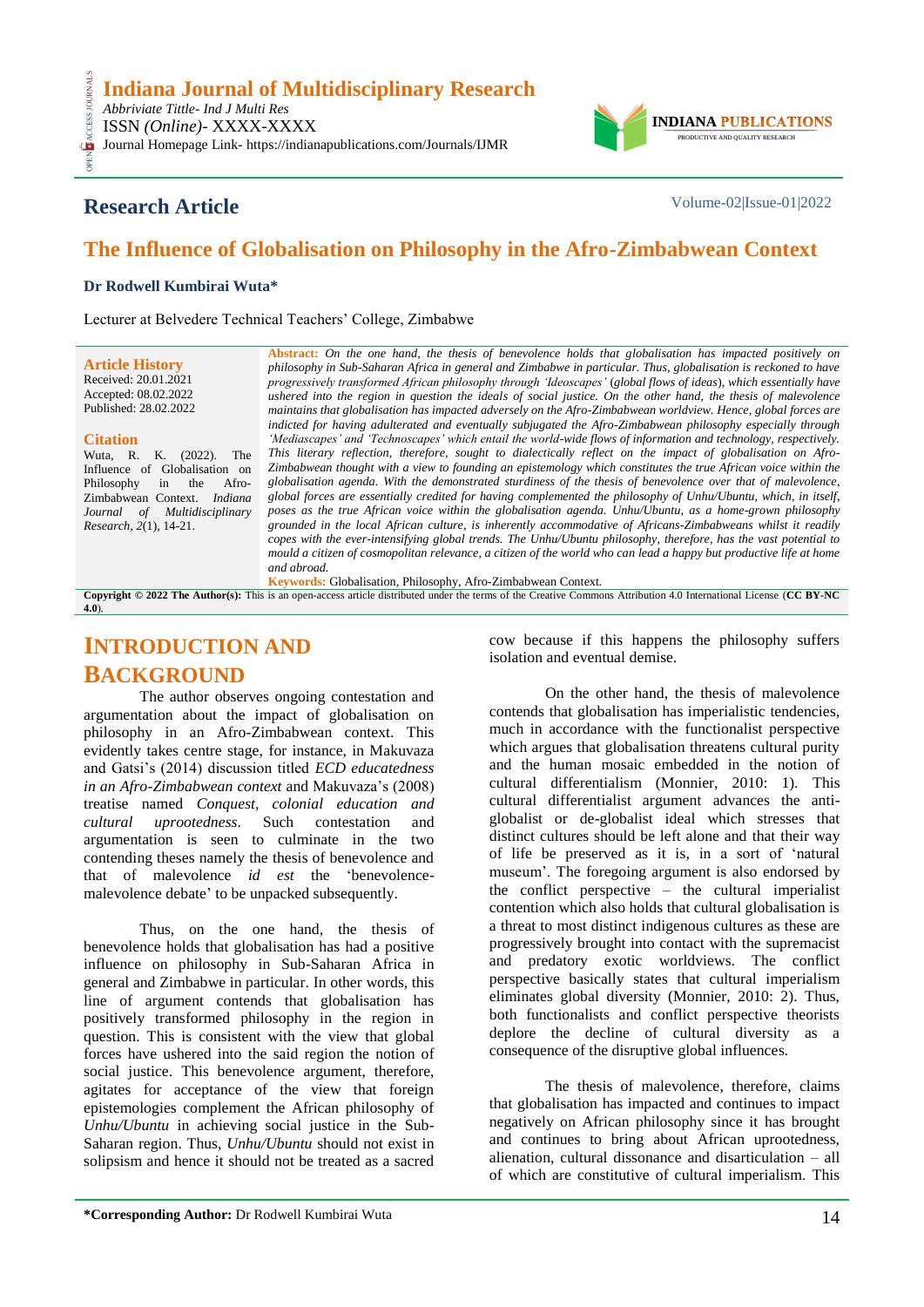malevolence argument, thus, blames globalisation for existential vacuity *id est* philosophical vacuum, which, in itself, is a cancerous phenomenon that seems to have characterised philosophical thought in Zimbabwe as from the attainment of independence in 1980 to the promulgation of the Curriculum Framework for Primary and Secondary Education for period 2015-2022 [herein called the Updated Curriculum 2015-2022 or Government of Zimbabwe / GoZ (2015)]. To address this philosophical vacuum, GoZ (2015) recommends *Unhu/Ubuntu* to be the guiding philosophy of Zimbabwe"s education system. It is, therefore, against this backdrop that this article critically reflects on the impact of global forces on Afro-Zimbabwean thought with a view to founding an epistemology considered representative of the true African voice within the globalisation agenda.

### **Problem Postulation**

The chief driving concern of this reflection is the prevalence of cultural imperialism in Sub-Saharan Africa in general and Zimbabwe in particular. Through cultural imperialism, Africans seem to be in the process of being progressively uprooted from their culture and ideology. Hence, cultural imperialism is definitive of the de-Africanisation or de-traditionalisation of the African, which, in itself, is consistent with inauthenticity, alienation, existential vacuity and mimetic philopraxis. Such a lamentable situation is, on the one hand, attributable to the adverse influence of global forces yet globalisation is credited for ushering into Sub-Saharan Africa some positive developments especially in the domains of technology and social justice. This precipitates a murky situation which is worth the effort of perpetual philosophical reflection for further epistemic illumination.

### **Aim/Objective**

This article seeks to dialectically reflect on the influence of globalisation on philosophy in an Afro-Zimbabwean context.

### **Conceptual-Theoretical Underpinnings**

This reflection is conceived within the context of human intercourse between the Global North and the Global South – the human contact which set in motion since antiquity. It is, thus, a truism that as people travel from the Global South to the Global North and viceversa, they exchange cultural practices some of which are either positive or negative. It should, however, be noted that this exchange is not symmetrical as the Global South seems to be characteristically the receiving side. Such disequilibrium in cultural exchange is attributable to the fact that the Global North is more developed than the Global South. Consequently, the former is essentially considered to have a more advanced and elaborate culture than the latter such that those in the Global South are quick to adopt the cultural practices deemed to have originated from the Global North.

Hence, this article is informed and guided by Monnier's (2010) core-periphery model. In philosophical discourse, the Global North is majestically referred to as the "core" or "centre" whilst the Global South is contemptuously code-named the 'periphery'. The use of the 'core and periphery' language demonstrates the bigoted Euro-Orientalist stance which insinuates that "real" ideas come from the Global North and that the Global South is compelled to adopt "real" ideas from the Global North. The Global North basically comprises Europe, the USA and parts of Asia whereas the Global South incorporates Latin America and, for the most part, Africa South of Sahara. Therefore, it is a well-considered submission of this reflection, which is based on phenomenological insight, that ideas and information technology largely flow from the Global North (the centre) to the Global South (the periphery) and exert positive and negative influences there.

### **METHODOLOGY**

As a concept paper, this article is in the form of literary criticism whereby the author reflects on literature which is available in the domain of globalisation. Literary criticism constitutes desk research which is consistent with secondary inquiry.

### **A Synopsis of the Globalisation Concept**

Globalisation is a phenomenon of great antiquity whose genesis is conspicuously traceable to as far back as the Greek conquest of Egypt in 333 B.C., which was spearheaded by Alexander of Macedon whom historians affectionately refer to as Alexander 'the Great'. This relatively famous event linked Europe with Africa. Globalisation later progressed through the voyages of exploration during the renaissance era (second half of the  $15<sup>th</sup>$  century - the first half of the  $16<sup>th</sup>$ century A.D.) - interrelating Europe, Africa, the Americas and East Indies. Globalisation continued to unfold through the triangular slave trade estimated to have commenced in the  $16<sup>th</sup>$  century A.D., which, in itself, was equally transcontinental in character as it basically interlinked Europe, Caribbea and Africa. Globalisation subsequently escalated through the European scramble for and partition of Africa since the second half of the  $19<sup>th</sup>$  century. This marks the dawn of 'new colonialism' which saw an unprecedented influx of Europeans to Africa. Today, the African continent has been decolonised but the coloniality of Africans eternalizes through neo-colonialism disguised as globalisation.

Globalisation is the process of international integration arising from the interchange of worldviews, ideas, and other aspects of culture (Rouse, 2016). The concept of globalisation incorporates Robertson"s process of 'glocalization' – "a hybrid term coined by merging *globalisation* and *localisation*" (Monnier, 2010: 9). Hence, Ritzer, cited in Monnier (2010: 9), defines glocalization as, "the interpenetration of the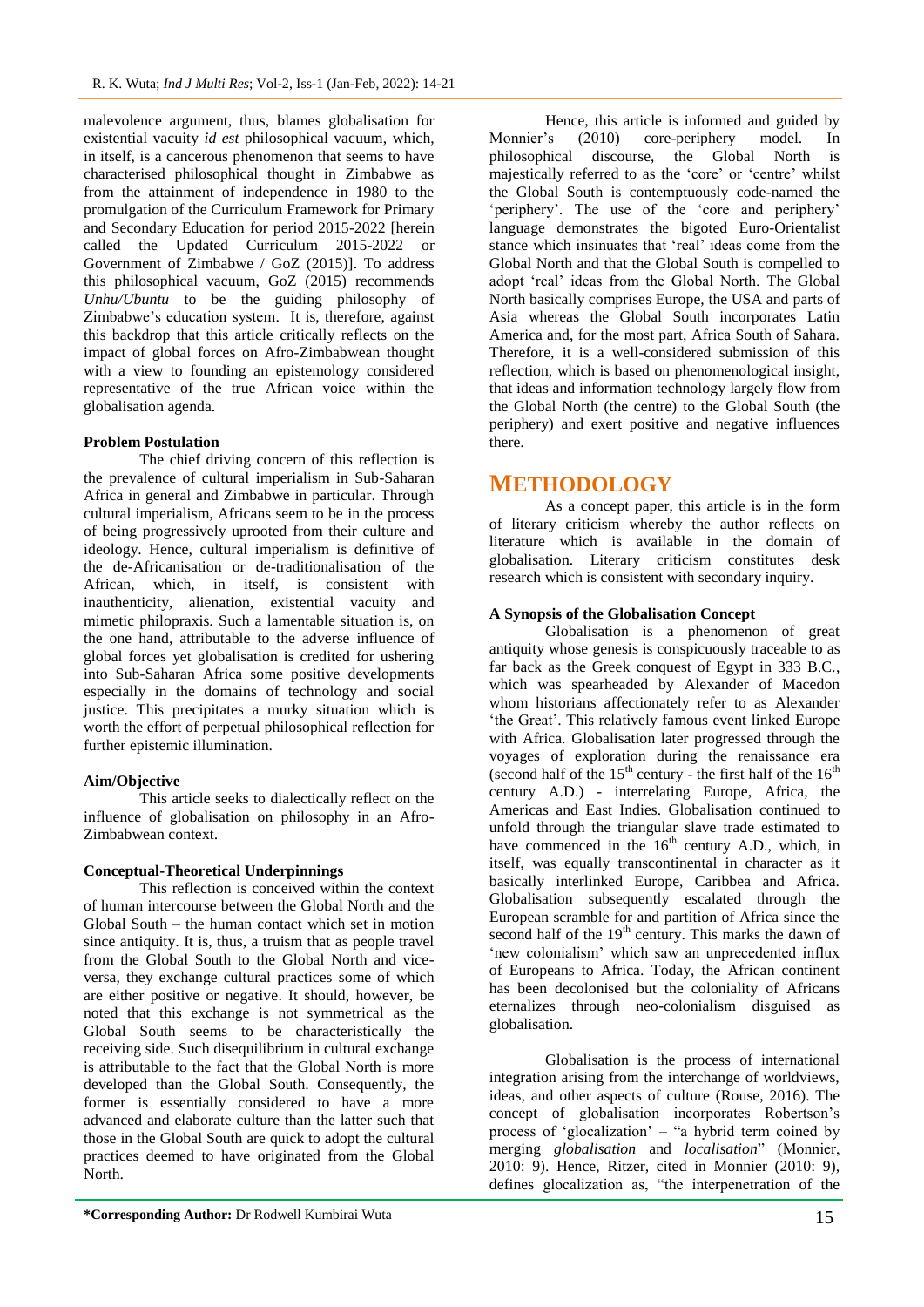global and the local resulting in unique outcomes in different geographic areas." Thus, the two subprocesses of glocalization include the particularisation of the universal driven by the "Particularists" and the universalization of the particular powered by the 'Universalists'. Particularists are those who adopt universal ideas and adapt them to fit their particular needs and opportunities in their cultural contexts whereas Universalists are those who proffer their particular ideas for universal acceptance.

Globalisation also refers to the "deterritorialisation" of the world, which has created global spaces of flows called *scapes* (Appadurai, cited in Monnier, 2010: 7-8). These *scapes* connote the imaginary obliteration of geopolitical boundaries consistent with the 'global village' rhetoric. Appadurai"s global *scapes* constitute the flows of human phenomena from one part of the globe to another - categorised into *Mediascapes*, *Technoscapes*, *Ideoscapes, Financescapes and Ethnoscapes* (Monnier, 2010: 8). *Mediascapes*, as assisted by Technoscapes, entail flows of information through the mass media, television or the internet and these are evocative of the information globalisation perspective. *Technoscapes* involve flows of technology, which are emblematic of the technological globalisation perspective. *Ideoscapes,*  as assisted by Mediascapes, comprise flows of ideas such as human rights, democracy, and justice, interalia, which express the ideological globalisation perspective. *Financescapes* include the flows of fund in form of aiddevelopment assistance or private capital flows, which are partly representative of the economic globalisation perspective. Lastly, *Ethnoscapes* entail flows of peoplemigrants, for instance, refugees, scholars and tourists, which are symbolic of the cultural globalisation perspective.

The foregoing *scapes* are, therefore, consistent with the "flat-world" concept which proclaims that internationalised socio-cultural and political forces have permanently changed the world for better and worse (Rouse, 2016). This notion of change for the better or worse is what brings this article to the discourse on whether globalisation is benevolent to Sub-Saharan Africa or it has imperialistic tendencies. Thus, it is from this position that this article critically reflects on the influence of globalisation on philosophy in the Afro-Zimbabwean context.

### **Philosophy in the Afro-Zimbabwean Context**

In the Afro-Zimbabwean context, philosophy evokes the notions of "*Unhu/Ubuntu*" and "communalism" wherein *Unhu/Ubuntu* is vividly pronounced in Sub-Saharan Africa whilst communalism is a term largely use in Northern Africa. Therefore, this article has vested interest in the philosophy of *Unhu/Ubuntu* which is the torchlight of life in Africa South of Sahara.

*Unhu/Ubuntu* is basically the cornerstone of African values, the controlling ideology of Africans and a humanistic African philosophy of life (Tirivangana, 2013). Samkange and Samkange (1980) proffer the word "personhood" as the befitting English translation of *Unhu/Ubuntu*. In the same vein, Ramose (1999) translates the word "*Unhu/Ubuntu*" to "humanness" or 'being'. Ramose (1999), thus, conceives of this philosophy as the root of African philosophy, the wellspring flowing with African ontology and epistemology.

The philosophy of *Unhu/Ubuntu* has a strong metaphysical-ontological-religious dimension where it recognises the existence of God and spirits that constitute the invisible ethereal world. It is from this metaphysical grounding that the *Unhu/Ubuntu* philosophy appreciates the 'hierarchy in nature' which places inanimate objects right at the bottom, followed by vegetation, then animals, man, spirits and God right at the top (Wiredu, 2004). Together, all these elements in the hierarchy form a single totality of existence. Developing from the foregoing hierarchy, the metaphysical position of *Unhu/Ubuntu* expounds "man" through the 'onto-triadic structure of being' composed of the three levels of human existence which include the 'yet-to-be-born', the 'living' and the 'departed' (Manda, 2009). The underlying principle of this triad is that *Unhu/Ubuntu* and humanness should be maintained throughout the three levels of human existence.

The *Unhu/Ubuntu* philosophy is also endowed with a vivid epistemological dimension which finds expression in Venter's  $(2004: 156)$  position that, "in education and philosophy of education, in an African context, it is very important to gain knowledge by listening to your fellow human beings." *Unhu/Ubuntu*, thus, calls upon individuals in a sociocentric society to render to each other a listening ear because receptiveness and good neighbourness are a recipe for enhanced knowledge acquisition and intellectual growth.

The sociocentric dimension of *Unhu/Ubuntu* renders it a communocentric philosophy which seeks to revolutionise the concept of "individuality". In the context of *Unhu/Ubuntu*, the Cartesian (coined after Rene Descartes 1596-1650 A.D.) mind"s conception of individuality, therefore, has to transform "from solitary to solidarity, from independence to interdependence, from individuality *vis-à-vis* community to individuality *à la* community" (Dirk, 1998, cited in Manda, 2009: para. 29). *Unhu/Ubuntu*, thus, puts primacy on the individual in solidarity rather than the individual in solitary. This connotes that an individual should live and work for his/her own good and for the good of the community - an episteme that underpins a sociocentric society.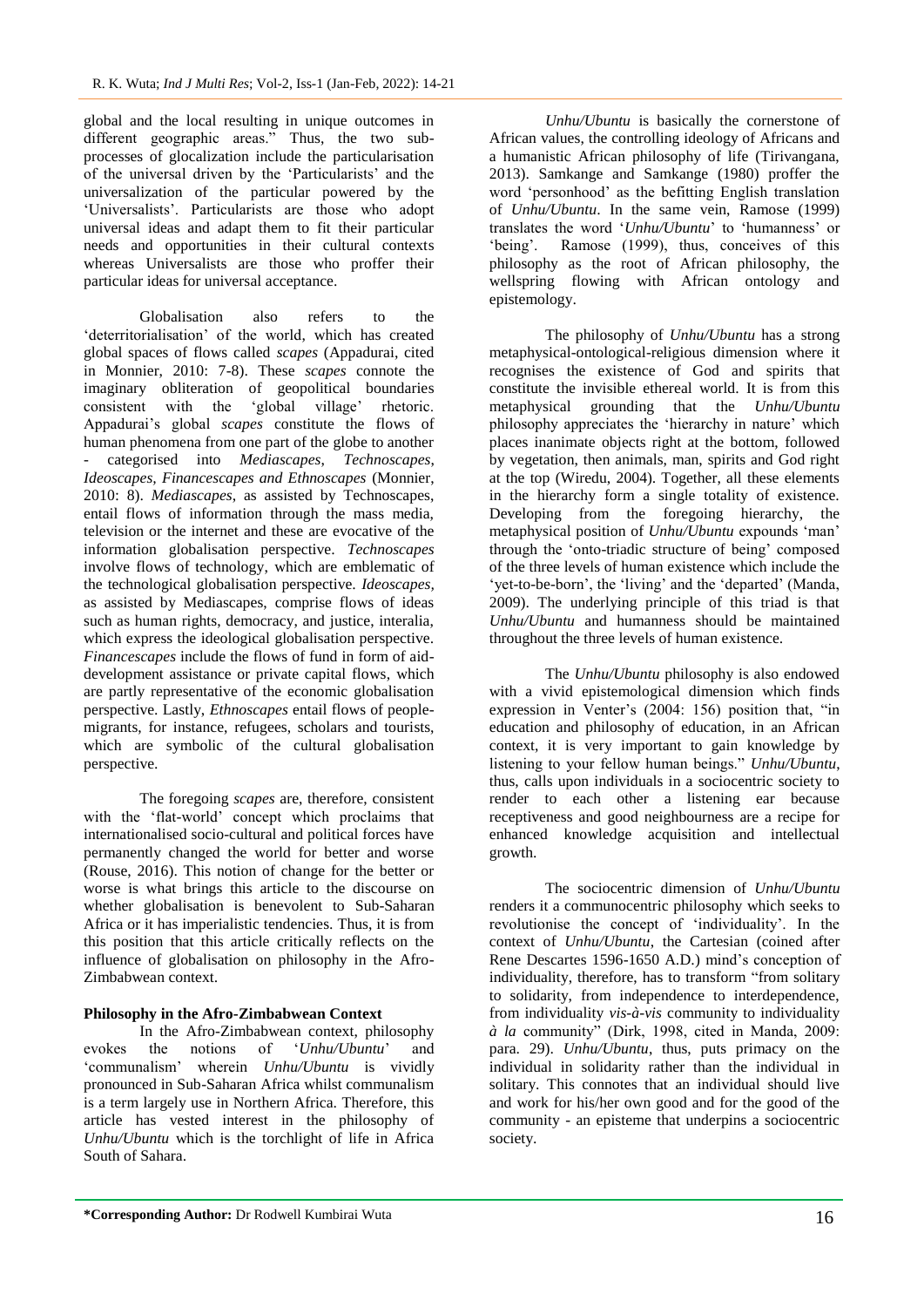The *Unhu/Ubuntu* philosophy is also imbued with a vivid political dimension where it stresses unity, democracy, partnership, equity and inter-sectorial collaboration (Manda, 2009; & Nabudere, 2005). This political dimension also acknowledges the rights, responsibilities and duties of every citizen in promoting individual and societal well-being (Manda, 2009). The notion of societal well-being is embedded in patriotism. Hence, *Unhu/Ubuntu* is in close propinquity with the notion of citizenship.

### **The Thesis of Benevolence**

The thesis of benevolence views global influences on Sub-Saharan (African) epistemology in beneficial and favourably transformative terms. Thus, the benevolence argument holds that globalisation has positively influenced philosophy in the Afro-Zimbabwean context. Though not its manifest function, globalisation introduced Euro-Oriental philosophies that ostensibly serve to complement the philosophy of *Unhu/Ubuntu* in Sub-Saharan Africa in general and Zimbabwe in particular. The same argument could be extended to religion, which is the substratum of philosophy. Thus, the concomitant introduction of Euro-Oriental religions in Sub-Saharan Africa, Zimbabwe included, equally serves to complement indigenous African religion. This epistemological and religious syncretism should be conceived of as a source of enrichment rather than bigotry.

Through *Ideoscapes*, globalisation is also credited for ushering into the region in question a modern conception of "citizenship" which serves to complement the antecedent African knowledge of the same. The foreign or Western roots of citizenship are traceable to Pericles the Governor of the Ancient Greek *Polis* of Athens, whose conception of citizenship evolved until the era of the Crick Report of 1998 which led to the introduction of citizenship education as a statutory subject in the English national curriculum in 1999. By the 1990s, modern citizenship had also emerged in the USA where it was essentially called "Civic Education". Hence, Vilakazi and Mathebula (2013: 191) conclude that, "Europeans and Americans have done a great deal in terms of giving character and shape to the subject of citizenship education," which eventually gained cosmopolitan currency.

Nziramasanga (1999: 349) congruously defines citizenship as "part of the individual"s existence in a democratic state which includes rights, duties and responsibilities." Hence, citizenship is also inscribed in the Afro-Zimbabwean philosophy of *Unhu/Ubuntu*. The link between citizenship and *Unhu/Ubuntu* is revealed by participants in Nziramasanga (1999) who urge schools to develop people with *Unhu/Ubuntu*, individuals who, in essence, are good citizens. This is endorsed by Sibanda (2014: 29) who proposes "the deliberate inclusion of citizenship education as a possible means of transmitting the values of

*Unhu/Ubuntu*." The concept of citizenship was, therefore, not unknown in Sub-Saharan Africa. Globalisation only brought a foreign understanding of it - the so called "modern conception of citizenship" to complement the Afro-Zimbabwean version inherent in the *Unhu/Ubuntu* philosophy.

Globalisation also brought to Sub-Saharan Africa in general and Zimbabwe in particular an elaborate appreciation of the concept 'democracy' which is also embedded in citizenship. Thus, *Ideoscapes* are also credited for ushering into the region in question a robust democratic ideal. Hence, from the Western perspective, democracy is a system that undertakes to give citizens a say in governance (Rouse, 2016). This concurs with the classic aphorism: "a government by the people, of the people and for the people". This global conception of democracy, thus, complements the antecedent Afro-Zimbabwean understanding of democracy entrenched in the philosophy of *Unhu/Ubuntu*. To testify this prior Afro-Zimbabwean appreciation of democracy, Tirivangana (2013) articulates the three maxims of *Unhu/Ubuntu* one of which says, "The King owes his status including all the powers associated with it, to the will of the people under him. A leader who has *Unhu/Ubuntu* does not lead but allows the people to lead themselves." In Sotho, this maxim is expressed as, "*Kgosi ke kgosi ka batho'*. Translated to Shona this means, "*Mambo ndimambo nevanhu*". Thus, the democratic principle was already known in Sub-Saharan Africa subsuming Zimbabwe and globalisation only augmented and complemented this Afro-Zimbabwean knowledge of democracy.

Globalisation also purports to have brought to Sub-Saharan Africa the knowledge of human rights which also suffuses *Ideoscapes*. This is substantiated by Hapanyengwi-Chemhuru, Makuvaza and Mutasa (2016: 102) who submit that, "each of the greats of Western philosophy contributed to the development of the notions and understandings of human rights." This viewpoint, thus, gives credit for the founding of human rights to contributions made by the West - especially Plato, Aristotle, the Stoics, the Romans, St Thomas Aquinas, Jeremy Bentham, Thomas Hobbes, John Locke, Immanuel Kant, and the French Constitution of 1793, among others. Thus, Hapanyengwi-Chemhuru et al. (2016: 105) are convinced that "it is through the process of internationalisation of the discourse on human rights and human rights education (by the League of Nations and United Nations Organisation) that these discourses in their current form came to Africa." The above quote, thus, characterises the current human rights reflections in the Sub-Saharan context as a fundamental globalisation sensibility.

However, further inquiries hold that the knowledge of human rights has been in Africa since time immemorial. Hence, "some scholars have traced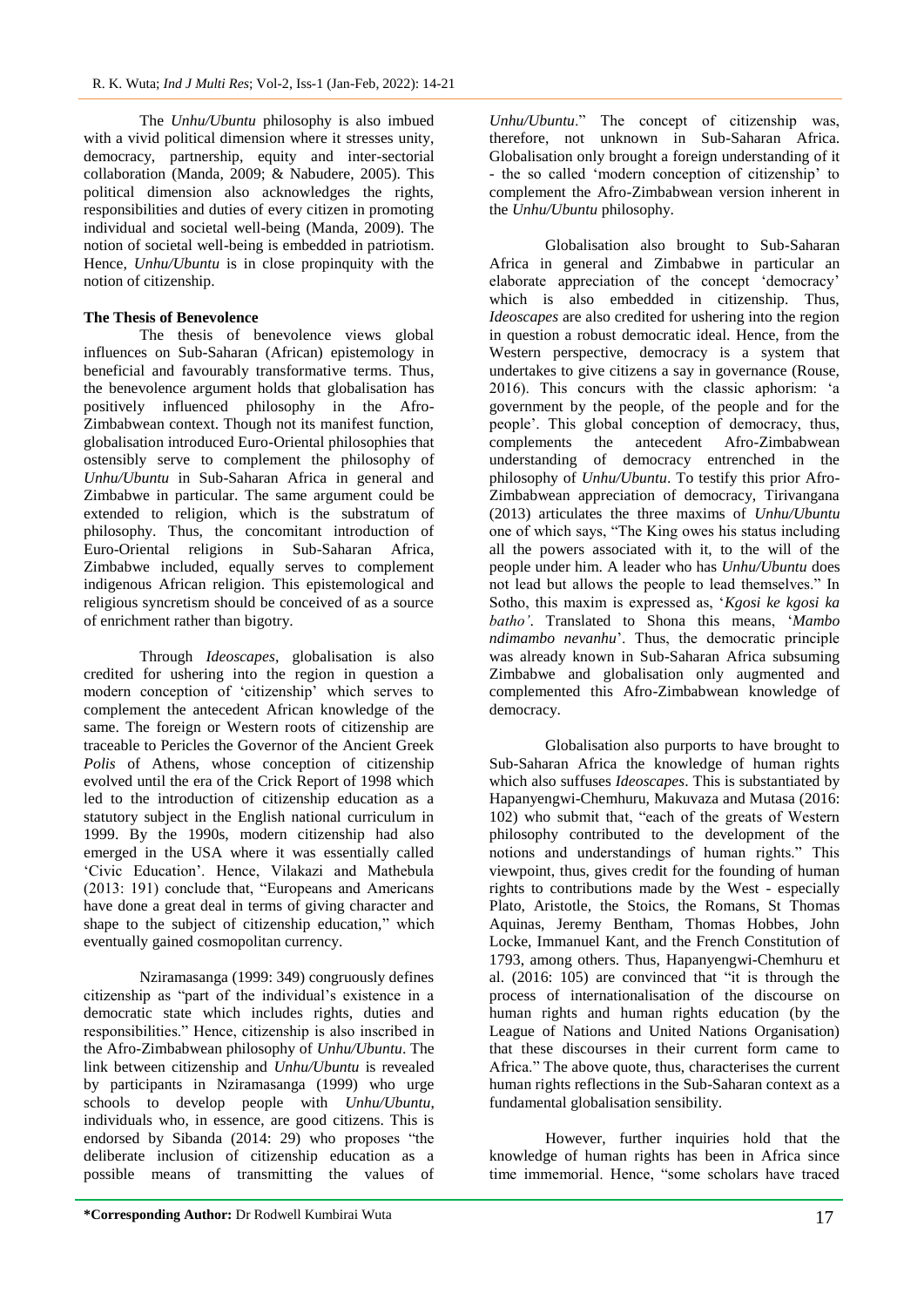the idea of human rights to the ancient world…they locate the origins of human rights engagement in Ancient Egypt" (Hapanyengwi-Chemhuru et al., 2016: 101). Such scholarship, therefore, views the genesis of human rights with African lenses. Hapanyengwi-Chemhuru et al. (2016: 105), thus, argue that, "we would be incorrect not to mention human rights in other societies such as Ancient Egypt, the Mali, Ghana and Songhai empires in West Africa, etc. and other notable African civilisations." Notably, the Hegelian school of thought would always undertake to dissociate Egypt from "Africa Proper" – Sub-Saharan Africa. Nevertheless, the Mali, Ghana and Songhai empires were geographically part of the Sub-Saharan region. Therefore, the proclamation that the notion of human rights was commemorated in Africa Proper since the pre-colonial era becomes irrefutable. This is endorsed by Hapanyengwi-Chemhuru et al. (2016: 110) who declare that "human rights have existed in the context of *Unhu/Ubuntu* in Zimbabwe." Thus, human rights have always existed in Sub-Saharan Africa from ancient times to the present but expressed differently.

Globalisation, therefore, did not bring the knowledge of human rights to people who were completely ignorant about it. It rather gave a complementary global outlook to the human rights regime already in Sub-Saharan Africa. Thus, globalisation enhanced African understanding of this human rights regime because Sub-Saharan Africa in general and Zimbabwe in particular learnt through globalisation that human rights should be guaranteed by a legal justice system constitutive of the legal law drawn from the natural law. Sub-Saharan Africa in general and Zimbabwe in particular also learnt through globalisation that the legal law should be enshrined in a constitution, which according to Locke, is the legal framework of society (Hapanyengwi-Chemhuru et al., 2016: 103). This Western conception of human rights, therefore, complements *Unhu/Ubuntu* – an Afro-Zimbabwean philosophy, which, in some way, already subsumes human rights education discourse as it encourages respect for each person as a social unit (Hapanyengwi-Chemhuru et al., 2016).

Through, for instance, CEDAW of 1979 and 1991 and the Beijing Declaration of 1995, globalisation advanced the agenda for gender equity-equality in Sub-Saharan Africa in general and Zimbabwe in particular. Hence, the continental-regional protocols like the Pan African Conference on the Education of Girls (Ouagadougou-Burkina Faso of 1993), the 2003 African Charter on…the Rights of Women, the SADC"s Gender and Development Protocol adopted in Zimbabwe in 2008, and the Declaration of the AU Summit on: 2015 Year of Women"s Empowerment and Development towards Africa"s Agenda 2063 (FAO, 2017: 12) are just but extensions of the global conventions aimed at advancing the agenda for attainment of gender equityequality.

It should, however, be reminisced that the notion of gender equity-equality was also in existence in pre-colonial Africa. This is substantiated by Watterson (2013), cited in Hapanyengwi-Chemhuru et al. (2016: 102), where she argues, while engaging lives of women in ancient Egypt, that, "women were accorded legal rights equal to those of a man from the same social class and had the same expectation of a life after death…if women did the same work as men, they were paid the same as was paid to men." Shutte (2001), cited in Eklund (2008: 21-22), also avers that, "*Unhu/Ubuntu* is against gender inequity and insensitivity" (Shutte, 2001, cited in Eklund, 2008: 21). In addition, Shutte rationalises that the different 'masculine' and 'feminine' roles the youths were socialised into, through the principle of preparationism, suggest that men and women were meant to "complement each other, and were therefore the same." Globalisation, thus, complements the Afro-Zimbabwean philosophy of *Unhu/Ubuntu* as it fosters a multiparadigmatic understanding of gender equity-equality, a social justice principle which dimly manifested in precolonial Sub-Saharan Africa.

### **The Thesis of Malevolence**

The thesis of malevolence views global influences on Sub-Saharan ideology in malignant and sceptical terms. Thus, the malevolence argument holds that globalisation has imperialistic tendencies that undertake to undermine and negate African philosophy as embedded in *Unhu/Ubuntu*. Since globalisation is in close propinquity with Westernisation, the dominant values of the emerging global culture which emphasises Western 'individuality', therefore, negates the communitarian philosophy of *Unhu/Ubuntu*. For instance, the Western philosophies of rationalism and existentialism which found their way to Africa through globalisation strongly accentuate individualism. The rationalist Cartesian maxim "*cogito ergo sum*" and the existentialist concept of "unique individuality" readily testify the foregoing. Hapanyengwi-Chemhuru et al. (2016: 109) substantiate this viewpoint where they argue that, "human rights in the Northern capitalist tradition are claimed against, and in opposition to society. They are an expression of the alienation of the individual from society, a negation of the social character of being." This connotes that even the global or Western conception of human rights ushered into Sub-Saharan Africa also serves to adulterate and undermine the Afro-Zimbabwean philosophy of *Unhu/Ubuntu* which accentuates communalism as the edification of a sociocentric society.

Makuvaza and Gatsi (2014: 376) also argue that as ICT (embedded in *Technoscapes*) catalyses globalisation, "the strength of identity (African) of individuals and societies obviously begins to weaken and people"s originality is shaken, *vanhu vobva pa hunhu hwavo*." Globalisation, therefore, occasions uprootedness. Furthermore, "different technologies, to a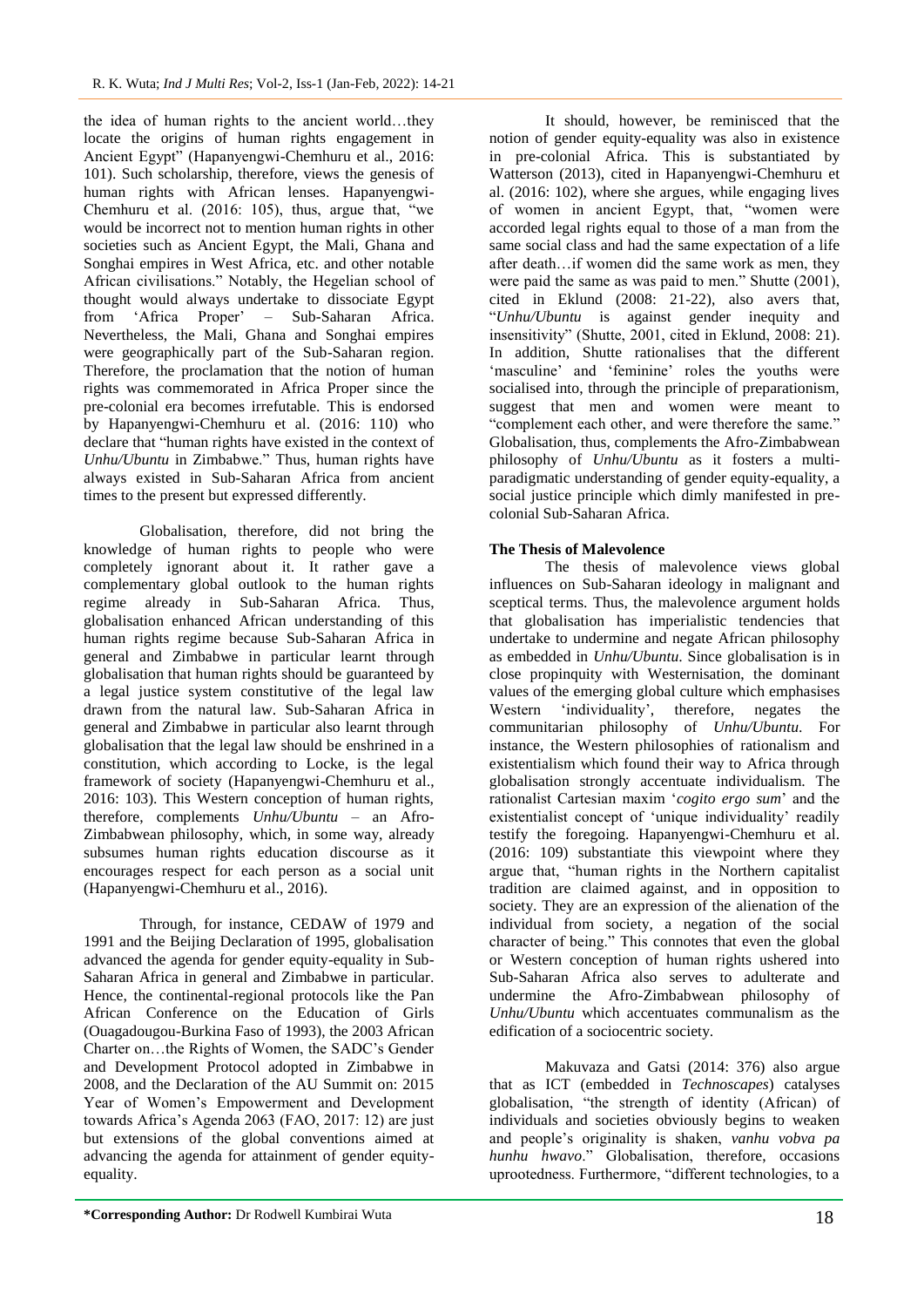larger extent, have taken the role of a parent in raising a child" (Makuvaza & Gatsi, 2014: 376). With the dwindling parental guidance, as aided by *Mediascapes*, children are literally left to raise themselves. Hence, Makuvaza and Gatsi (2014: 377) profess that, "the influence of media and peers on the life of today"s child seems greater than that of parents." Children are, thus, ditched into misguided liberalism devoid of the muchneeded parental direction towards guided discovery. In this regard, globalisation, thus, undermines *Unhu/Ubuntu* – an Afro-Zimbabwean philosophy of life which puts primacy on parental involvement and guidance in the upbringing and education of children.

Globalisation also occasioned the imposition of English as the lingua-franca in Zimbabwe. It similarly imposed, for instance, French in Mali and Portuguese in Mozambique. Hence, Sub-Saharan Africa is still defining itself within the Anglophone, Francophone and Lusophone linguistic zones. This imposition of foreign languages is manifestation of symbolic violence and the concomitant perpetration of 'linguicide'. Thus, globalisation brought to Sub-Saharan Africa the inequities of uprootedness, cultural dissonance, alienation and the de-Africanisation of the African. This is because Ngugi wa Thiongo (1986: 13) argues that, "language is…a carrier of culture." Therefore, to deny a person the use of his/her mothertongue is to alienate a person from his/her culture. The foregoing argument is substantiated by Hapanyengwi-Chemhuru and Makuvaza (2017: 85) who argue that, "as long as African education is communicated in a foreign language and imbibes curricula rooted in Western epistemological paradigms, it will continue to fail to speak to *munhu/umuntu*." This is cultural imperialism at work. Uprootedness is synonymous with "existential vacuity", which Makuvaza and Shizha (2017: 7) define as the absence of a well-articulated, home-grown and appropriate philosophy to anchor education on. In the Afro-Zimbabwean context, indigenous languages express African values as embedded in *Unhu/Ubuntu*. Hence, the marginalisation of the above-referred languages constitutes imminent 'linguicide' which directly undermines the Afro-Zimbabwean philosophy of *Unhu/Ubuntu*.

The imperialistic influences of globalisation are also observable in the realm of religion in Sub-Saharan Africa where globalisation is responsible for ushering-in the supremacy of foreign religions – Christianity and Islam to be exact. In Zimbabwe, for instance, the dominant religious denomination is Christianity which brings foreign values and etiquette to the country. This *status quo* also manifests cultural imperialism, and, therefore, undermines the Afro-Zimbabwean philosophy of *Unhu/Ubuntu* because indigenous religion is the sub-structure of this philosophy. In other words, the preponderance of the well marketed Judeo-Christian religious ethos that, according to Mukusha (2014), are literally better

positioned for the Israelites readily manifests "Christocentricity" much to the detriment of indigenous religion that underpins *Unhu/Ubuntu*.

Through *Financescapes*, globalisation fosters neo-colonialism and a culture of dependence in Sub-Saharan Africa. This viewpoint is substantiated by Makuvaza (2008: 380) where he argues that:

African Governments still turn to their (erstwhile) "masters" for solutions to problems in their countries. Ironically, some of these problems either originate or are engineered by their yesteryear masters to perpetuate the master-slave relationship. One wonders whether African Governments do not realise that some solutions from the "North" are not genuine since they are intended consciously or otherwise to entrench the African dependence in them.

This undermines *Unhu/Ubuntu* – an Afro-Zimbabwean philosophy which accentuates decolonisation, self-reliance and self-sufficiency. Globalisation is also blamed for generating civil wars in Sub-Saharan Africa, for example, in Rwanda in 1994 where the Belgians, the World Bank and the French are, for one reason or the other, known to have had a hand in igniting a genocide. Thus, globalisation is consistent with the negation of *Unhu/Ubuntu* – a humanistic Sub-Saharan philosophy which abhors wanton bloodshed.

It should, however, be taken into cognizance that this thesis of malevolence suffers from "cultural essentialism' as it overlooks the fact that, "intercultural contacts were always a source of cultural change and not necessarily disruption" (Monnier, 2010: 7). This connotes that in some respects globalisation impacted positively on African philosophy. Therefore, the malevolence argument "can only advocate a form of general "deglobalization", that is, to return to the local and especially, leave indigenous cultures alone, away from the destructive forces of globalisation" (Monnier, 2010: 7) - a standpoint which, at this juncture, ceases to be tenable. The thesis of malevolence also "assumes that culture flows only in one direction, from the core to the periphery, with limited resistance and with the same homogenising effects everywhere" (Monnier, 2010: 7). Yet, the 'periphery', which in this context comprises African societies, might adapt global influences to their cultural backgrounds and might even have some influence on the 'core' areas, which in essence are Euro-Oriental areas. That is to say, the periphery can also use *scapes* to influence the core areas (Monnier, 2010: 8). However, this reflection maintains that cultural exchange is asymmetrical between the core and peripheral areas as the peripheral areas are largely on the receiving end.

### **Weighing the Evidence**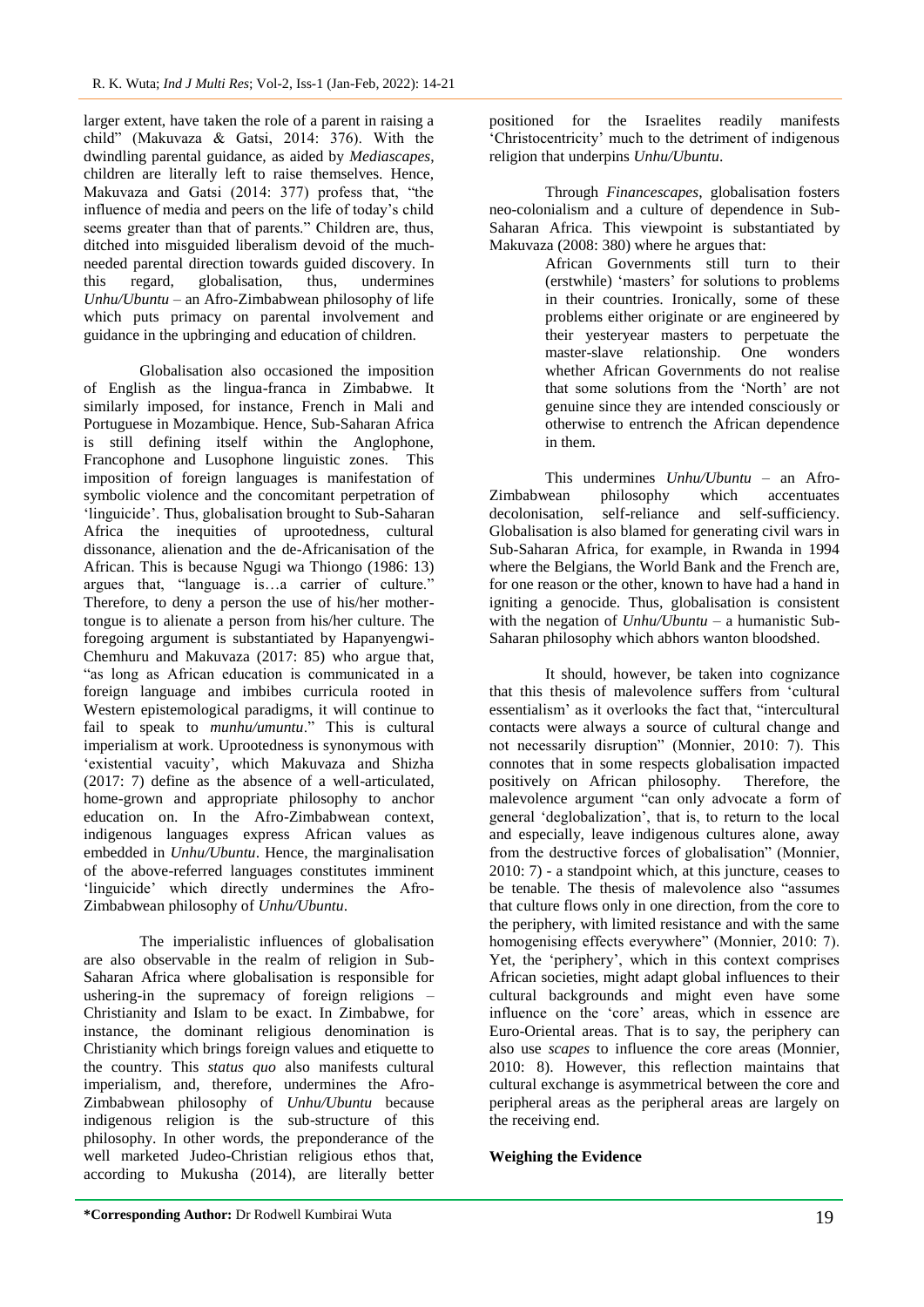From a superficial quantitative premise, the thesis of malevolence seems to outweigh that of benevolence. This owes to the fact that the quantitative criterion implies determining the weight of the two contending theses on account of the number of issues raised. Thus, the negative philosophical changes brought to Sub-Saharan Africa through globalisation (individualism, uprootedness, linguicide, Christocentricity and national dependency syndrome, among others) purport to be numerically more than the positive transformations. To make matters worse, the positive transformations that include citizenship, democracy, human rights and gender equity, *inter-alia*, which underpin the benevolence argument, are claimed to have been known in ancient Sub-Saharan Africa. However, when one considers the qualitative criterion, which seems more applicable when dealing with human phenomena, one is obliged to infer that the thesis of benevolence evidently outweighs that of malevolence. Thus, considering the qualitative contribution of globalisation to issues of citizenship, democracy, human rights and gender equity (although these ideals are claimed to have been known in ancient Sub-Saharan Africa), the claim that globalisation profusely enriched the philosophy of life in the said region sounds admissible.

### **CONCLUSION**

It is, on the whole, concluded that globalisation is ideologically benevolent to Sub-Saharan Africa but to a lesser extent imperialistic. This reflection, thus, implores Sub-Saharan countries, Zimbabwe included, to embrace the positive global influences that affirm the philosophy of *Unhu/Ubuntu*. The current reflection, therefore, urges the said countries to embrace *Unhu/Ubuntu* - a philosophy, which, according to Makuvaza and Gatsi (2014: 378), has a vital and strategic role in salvaging today"s youths from the ravages of globalisation so that they have an identity as Africans-Zimbabweans. The *Unhu/Ubuntu* philosophy is responsive to the concrete existential reality of Zimbabweans as Africans yet accommodative of the global forces as well. Hence, *Unhu/Ubuntu* is the true African voice within the globalisation agenda. Above all, the *Unhu/Ubuntu* philosophy has the vast potential to mould a citizen of cosmopolitan relevance, a citizen of the world who can lead a happy but productive life at home and abroad.

### **REFERENCES**

- 1. Eklund, H. (2008). *Ubuntu: An analysis of the political rhetoric of a traditional concept in contemporary South Africa*. Hogskolan Dalarna: School of Culture and Media.
- 2. FAO (2017). *National Gender Profile of Agriculture and Livelihoods – Zimbabwe: Country gender Assessment series*. Harare: Food and Agriculture Organisation of the United Nations.
- 3. Hapanyengwi-Chemhuru, O., & Makuvaza, N. (2017). Re-thinking education in post-colonial Africa: Educating Munhu/Umuntu in Zimbabwe. In E. Shizha and N. Makuvaza [Eds], *Re-thinking Education in Postcolonial Sub-Saharan Africa in the 21st Century: Post-Millennium Development Goals,* pp. 85-104. Rotterdam: Sense Publishers.
- 4. Hapanyengwi-Chemhuru, O., Makuvaza, N., & Mutasa, J. (2016). Hunhu: Making human rights education discourse relevant. *Africology: The Journal of Pan-African Studies, 9*(2), 100-115.
- 5. Makuvaza, N. (2008). Conquest, colonial education and cultural uprootedness in Africa: The role of education for Hunhu/Ubuntu in de-rooting the African in Zimbabwe. *Zimbabwe Journal of Educational Research*, *20*(3), 370-388.
- 6. Makuvaza, N., & Gatsi, R. (2014). Early childhood development [ECD] educatedness in an Afro-Zimbabwean context – The role of philosophy of Hunhu/Ubuntu. *International Journal of Social Science and Education, 4*(2), 69-79.
- 7. Makuvaza, N., & Shizha, E. (2017). Introduction: Re-thinking education in postcolonial Sub-Saharan Africa – Post-Millennium Development Goals. In E. Shizha & N. Makuvaza [Eds], *Re-thinking education in postcolonial Sub-Saharan Africa in the 21st century*: *Post-Millennium Development Goals* (pp. 1-14). Rotterdam: Sense Publishers.
- 8. Manda, D. S. (2009). *Ubuntu philosophy as an African philosophy for peace*. Retrieved from www.africafiles.org/article/asp?ID=20359.
- 9. Monnier, C. (2010). *Globalising cultures*: *The question of cultural diversity.* Retrieved from https://globalsociology.pbworks.com/w/page/14711 190.
- 10. Mukusha, J. (2014). *Ubuntu/Unhu: A philosophical reflection.* Retrieved from www.slideshare.net/kudzaichitsoteyxht/mrmukusha-1.
- 11. Nabudere, D. (2005). *Ubuntu philosophy: Memory and reconciliation*. Texas: Texas Scholarworks.
- 12. Ngugi wa Thiongo (1986). *Decolonising the mind: The politics of language in African literature*. Nairobi: Heinemann.
- 13. Nziramasanga, C. T. (1999). *Report of the presidential commission of inquiry into education and training*. Harare: Government Printers.
- 14. Ramose, M. B. (1999). *African philosophy through Ubuntu*. Harare: Mond Books.
- 15. Rouse, M. (2016). *What is globalisation*? Definition. Retrieved from searchcio.techtarget.com>home>CRMSoftware>B usinessterms.
- 16. Samkange, T. M., & Samkange, S. (1980). *Hunhuism or Ubuntuism: A Zimbabwe indigenous political philosophy*. Salisbury: Graham Publishing.
- 17. Sibanda, P. (2014). The dimensions of "Hunhu/Ubuntu" [Humanism in the African sense]: The Zimbabwean conception. *IOSR Journal of Engineering, 4*(1), 26-29.